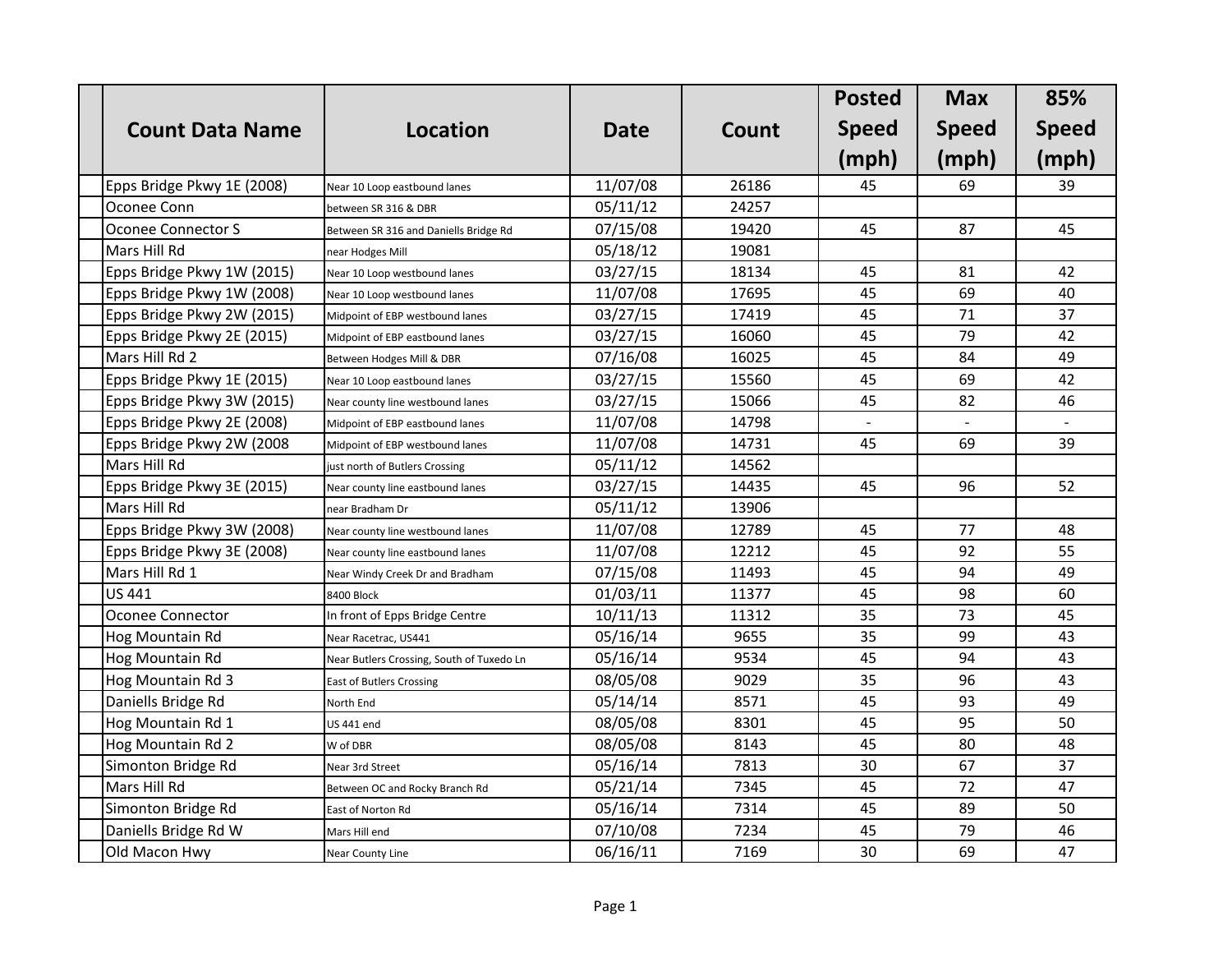|                          |                                        |             |       | <b>Posted</b> | <b>Max</b>   | 85%          |
|--------------------------|----------------------------------------|-------------|-------|---------------|--------------|--------------|
| <b>Count Data Name</b>   | <b>Location</b>                        | <b>Date</b> | Count | <b>Speed</b>  | <b>Speed</b> | <b>Speed</b> |
|                          |                                        |             |       | (mph)         | (mph)        | (mph)        |
| Jimmy Daniell Rd         | Near SR 316                            | 05/23/14    | 6821  | 45            | 79           | 50           |
| Simonton Bridge Rd       | Near Bridge                            | 05/16/14    | 6791  | 45            | 99           | 58           |
| Simonton Bridge Rd E     | ACC end                                | 07/09/08    | 6543  | 45            | 89           | 59           |
| Jimmy Daniell Rd         | Near ACC Line                          | 05/23/14    | 6370  | 45            | 91           | 55           |
| Simonton Bridge Rd W     | Watkinsville end                       | 07/10/08    | 6267  | 45            | 77           | 51           |
| Jimmy Daniells Rd S      | Near 316                               | 06/27/08    | 6246  | 45            | 80           | 49           |
| Mars Hill Rd             | Between MBR and US 78                  | 05/21/14    | 6240  | 35            | 90           | 52           |
| Jimmy Daniells Rd N      | Near ACC line                          | 06/27/08    | 6076  | 45            | 92           | 56           |
| Oconee Connector N       | North of SR 316                        | 08/20/08    | 5692  | 45            | 80           | 48           |
| Union Church Road 1      | North end near 53                      | 10/31/08    | 5630  | 45            | 55           | 37           |
| Dowdy Rd                 | Near Epps Bridge Pkwy                  | 06/10/11    | 5584  | 45            | 66           | 24           |
| Jennings Mill Rd         | Near ACC Line                          | 03/27/15    | 5341  | 45            | 89           | 52           |
| Jennings Mill Rd N       | Near 10 Loop                           | 08/21/08    | 5092  | 45            | 85           | 53           |
| Mars Hill Rd 3           | Between DBR & Rocky Branch             | 07/16/08    | 4961  | 45            | 82           | 54           |
| Union Church Road 2      | North of New High Shoals Rd            | 10/31/08    | 4601  | 45            | 94           | 57           |
| <b>Barnett Shoals Rd</b> | Between Watkinsville CL and Norton Rd  | 05/23/14    | 4494  | 45            | 91           | 40           |
| Hodges Mill Rd 1         | Mars Hill end                          | 08/14/08    | 4067  | 45            | 63           | 43           |
| Daniells Bridge Rd       | South End                              | 05/21/14    | 3905  | 45            | 79           | 49           |
| Mars Hill Rd 4           | West of Rocky Branch                   | 08/20/08    | 3864  | 45            | 75           | 51           |
| Barnett Shoals Rd 1      | at city limits                         | 09/25/08    | 3639  | 45            | 83           | 57           |
| Plaza Parkway            | Midpoint                               | 03/27/15    | 3561  | 35            | 83           | 51           |
| New High Shoals Rd 2     | East of Union Church Rd                | 08/13/09    | 3369  | 50            | 81           | 52           |
| Rocky Branch Rd          | North End                              | 05/21/14    | 3323  | 45            | 76           | 47           |
| New High Shoals Rd 1     | <b>US 441 end</b>                      | 07/29/09    | 3243  | 50            | 91           | 51           |
| Spartan Lane             | Near 441                               | 11/17/08    | 2978  | 30            | 49           | 34           |
| <b>Barnett Shoals Rd</b> | at city limits                         | 05/31/08    | 2967  | 55            | 99           | 60           |
| Elder Road               | SR 53 end                              | 08/12/08    | 2925  | 45            | 66           | 39           |
| Daniells Bridge Rd E     | Hog Mountain end                       | 07/09/08    | 2818  | 45            |              |              |
| New High Shoals Rd 3     | West of Union Church Rd                | 08/13/09    | 2786  | 50            | 87           | 50           |
| Malcom Bridge - RB Rd    | Combined Malcom Br./Rocky Branch Roads | 07/31/08    | 2760  | 45            | 93           | 59           |
| <b>Barnett Shoals Rd</b> | West of Bridge                         | 05/23/14    | 2670  | 55            | 82           | 58           |
| Hodges Mill Rd 2         | East of Malcom Bridge Rd               | 08/14/08    | 2631  | 45            | 72           | 50           |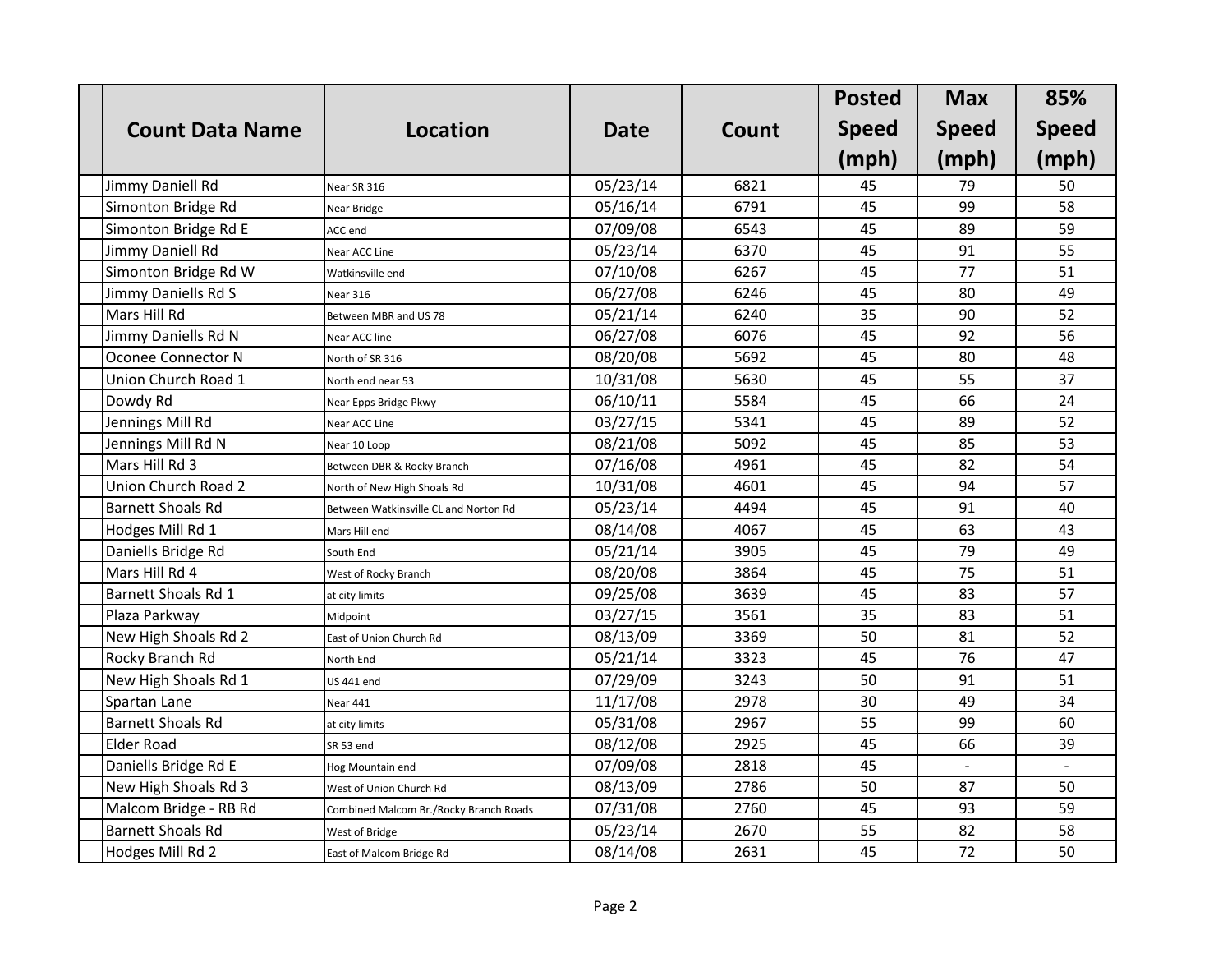|                             |                                     |             |       | <b>Posted</b> | <b>Max</b>   | 85%          |
|-----------------------------|-------------------------------------|-------------|-------|---------------|--------------|--------------|
| <b>Count Data Name</b>      | <b>Location</b>                     | <b>Date</b> | Count | <b>Speed</b>  | <b>Speed</b> | <b>Speed</b> |
|                             |                                     |             |       | (mph)         | (mph)        | (mph)        |
| Jimmy Daniells Rd S         | South of SR 316                     | 08/21/08    | 2551  | 45            | 86           | 51           |
| Colham Ferry Rd             | <b>Watkinsville City Limits</b>     | 08/29/13    | 2457  | 35            | 74           | 46           |
| <b>Barnett Shoals Rd</b>    | near river                          | 09/25/08    | 2418  | 45            | 90           | 62           |
| Union Church Road 3         | South of New High Shoals Rd         | 10/29/08    | 2407  | 45            | 75           | 52           |
| Union Church Road 4         | South end near 186                  | 10/31/08    | 2357  | 45            | 77           | 54           |
| Rocky Branch Rd             | South End                           | 05/20/14    | 2249  | 45            | 99           | 54           |
| Colham Ferry Rd 3           | South of Astondale Rd               | 08/29/08    | 2236  | 55            | 92           | 59           |
| <b>Burr Harris N</b>        | near Mars Hill Rd                   | 10/09/08    | 2224  | 35            | 50           | 34           |
| <b>Snows Mill Rd</b>        | SR 53 end near school               | 07/30/08    | 2197  | 55            | 77           | 56           |
| Colham Ferry Rd 1           | @Watkinsville City Limits           | 08/29/08    | 2159  | 45            | 99           | 54           |
| <b>Government Station 2</b> | Midpoint                            | 02/12/09    | 2081  | 30            | 85           | 47           |
| New High Shoals Rd 4        | SR 186 end                          | 08/11/09    | 2071  | 50            | 85           | 54           |
| Lane Creek Dr 1             | Near Cole Springs entrance          | 09/04/09    | 1874  | 25            | 74           | 28           |
| Price Mill Rd               | <b>Bishop City Limits</b>           | 11/22/13    | 1865  | 35            | 81           | 53           |
| Ruth Jackson Rd W           | West end of RJR                     | 10/07/08    | 1852  | 45            | 63           | 46           |
| Norton Road                 | SBR end                             | 06/08/11    | 1769  | 45            | 58           | 36           |
| Hodges Mill Rd 3            | Between SR 53 and Malcom Bridge     | 08/14/08    | 1734  | 45            | 93           | 58           |
| Merriwether Dr W            | Jimmy Daniells end                  | 06/26/08    | 1721  | 30            | 57           | 41           |
| Cole Springs Rd N           | Near Snows Mill End                 | 09/18/08    | 1704  | 45            | 83           | 60           |
| Rocky Branch Rd 2           | North of Malcom Bridge intersection | 07/31/08    | 1655  | 45            | 77           | 53           |
| <b>Burr Harris S</b>        | near SR 53                          | 10/07/08    | 1623  | 35            | 71           | 51           |
| <b>Elder Road S</b>         | @North High Shoals City Limit       | 09/18/08    | 1607  | 45            | 75           | 52           |
| Rays Church Rd N            | SR 53 end                           | 09/18/08    | 1556  | 45            | 80           | 59           |
| Old Epps Bridge Rd          | Between Dowdy and JMP               | 06/10/11    | 1525  | 45            | 67           | 39           |
| Elder Rd                    | North High Shoals City Limits       | 08/29/13    | 1495  | 35            | 84           | 53           |
| Price Mill Rd E             | Bishop end of Astondale Rd          | 06/17/08    | 1475  | 55            | 81           | 58           |
| Astondale Rd                | <b>Bishop City Limits</b>           | 08/29/13    | 1434  | 35            | 72           | 54           |
| Rays Church Rd              | County portion                      | 09/18/13    | 1426  | 55            | 98           | 57           |
| Malcom Bridge Rd            | Rocky Branch end, South of MBMS     | 07/24/08    | 1412  | 45            | 87           | 58           |
| Salem Rd                    | 55 mph segment                      | 09/18/13    | 1328  | 55            | 87           | 64           |
| <b>Clotfelter North</b>     | Near US 78                          | 06/03/08    | 1284  | 55            | 94           | 64           |
| Colham Ferry Rd 4           | South of Mayne Mill Rd              | 08/29/08    | 1275  | 55            | 96           | 63           |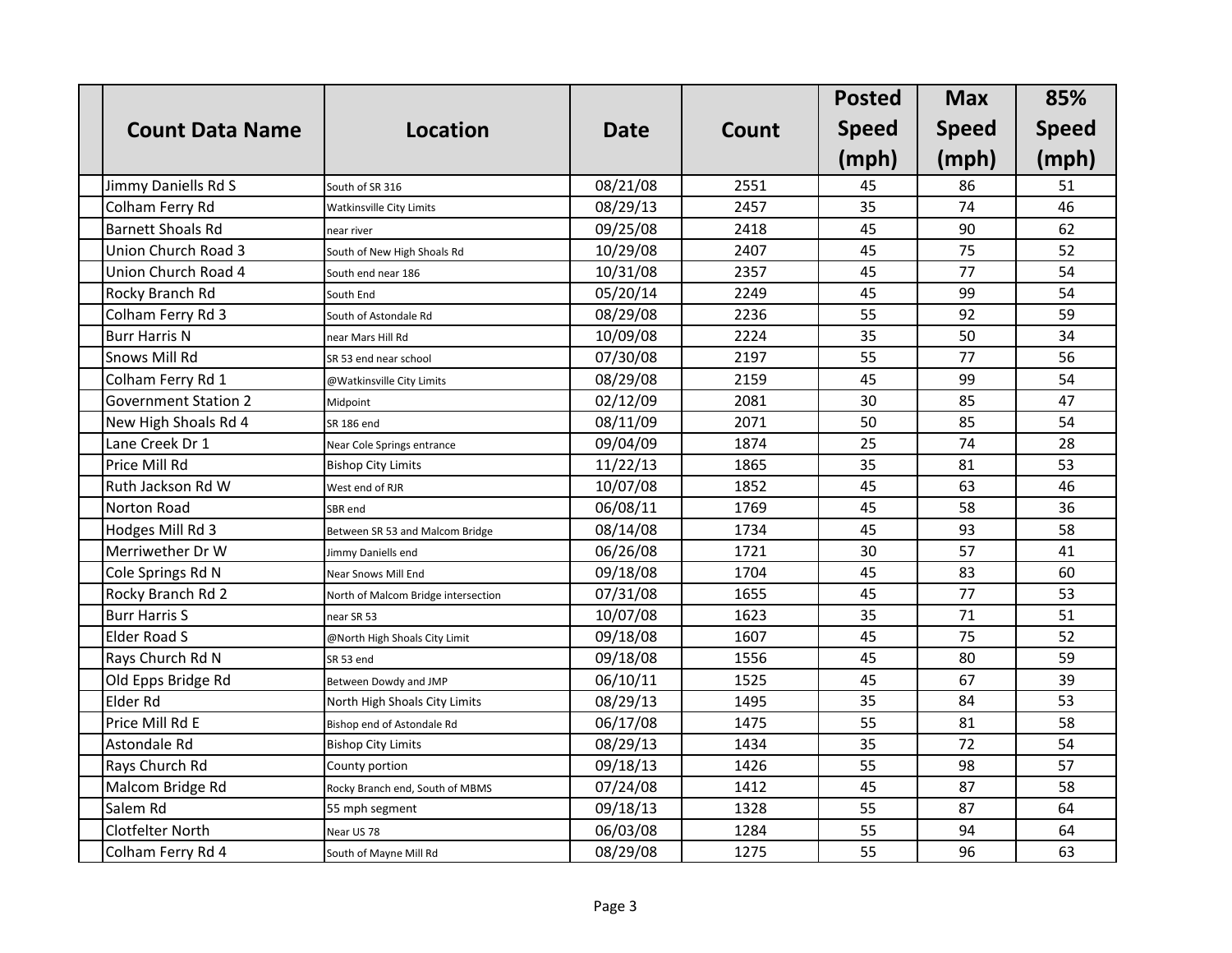|                            |                                               |             |       | <b>Posted</b> | <b>Max</b>   | 85%          |
|----------------------------|-----------------------------------------------|-------------|-------|---------------|--------------|--------------|
| <b>Count Data Name</b>     | <b>Location</b>                               | <b>Date</b> | Count | <b>Speed</b>  | <b>Speed</b> | <b>Speed</b> |
|                            |                                               |             |       | (mph)         | (mph)        | (mph)        |
| Rocky Branch Rd 1          | SR 53 end                                     | 07/31/08    | 1265  | 45            | 75           | 53           |
| Price Mill Rd W            | Near Morgan County Line                       | 06/17/08    | 1261  | 55            | 95           | 67           |
| Astondale Rd               | Western half                                  | 08/29/13    | 1252  | 45            | 83           | 61           |
| Snows Mill Rd              | @Walton County Line                           | 09/17/08    | 1202  | 45            | 94           | 64           |
| Hillcrest 1                | SR 53 end                                     | 05/22/09    | 1195  | 30            | 58           | 35           |
| Whippoorwill Rd E          | East end near Union Church Rd                 | 10/31/08    | 1184  | 45            | 87           | 55           |
| Astondale Rd W             | Bishop end of Astondale Rd                    | 06/19/08    | 1114  | 45            | 92           | 61           |
| Lane Creek Dr 2            | West of creek, past Clubhouse                 | 09/04/09    | 1104  | 25            | 65           | 36           |
| Flat Rock Road             | Midway between 15 & 4-way                     | 06/17/11    | 1096  | 45            | 100          | 59           |
| Rays Church Rd             | North High Shoals City Limits                 | 09/18/13    | 1086  | 35            | 79           | 53           |
| Hillcrest 2                | South of project driveway (near Trailwood Dr) | 05/22/09    | 1066  | 30            | 90           | 46           |
| Stonebridge Pkwy N         | Near Hog Mountain Rd                          | 08/04/09    | 1061  | 35            | 70           | 34           |
| Clotfelter South           | Near SR 53                                    | 06/04/08    | 1059  | 55            | 83           | 61           |
| <b>Hebron Church Rd</b>    | South of SR 53                                | 09/18/13    | 1055  | 45            | 79           | 57           |
| Rays Church Rd S           | @North High Shoals City Limit                 | 09/18/08    | 1044  | 45            | 79           | 55           |
| Meriweather Dr             | Near Lake                                     | 03/15/13    | 1040  | 30            | 57           | 39           |
| Flat Rock Road 1           | W of McRees Gin Road                          | 09/25/08    | 1037  | 45            |              |              |
| <b>Barber Creek Road N</b> | Near County Line                              | 06/16/11    | 1036  | 45            | 87           | 49           |
| LaVista Road W             | <b>US 441 end</b>                             | 07/08/08    | 1012  | 30            | 50           | 38           |
| Stonebridge Pkwy S         | Near SR 53                                    | 08/04/09    | 1006  | 35            | 51           | 31           |
| Old Bishop Rd              | <b>Bishop City Limits</b>                     | 11/22/13    | 995   | 35            | 98           | 54           |
| Founders Lake Dr           | near lake                                     | 07/31/12    | 974   |               |              |              |
| Old Bishop Rd N            | Watkinsville end                              | 07/31/09    | 968   | 45            | 91           | 59           |
| Old Bishop Rd S            | Bishop end                                    | 08/05/09    | 959   | 45            | 86           | 57           |
| Norton Road                | Barnett Shoals end                            | 06/08/11    | 948   | 45            | 86           | 55           |
| Merriwether Dr E           | Jennings Mill end                             | 06/25/08    | 928   | 30            | 54           | 39           |
| Cole Springs Rd S          | @North High Shoals City Limit                 | 09/16/08    | 918   | 45            | 84           | 62           |
| Dials Mill Rd              | Between 316 & Atlanta Hwy                     | 08/29/13    | 790   | 45            | 59           | 45           |
| Virgil Langford S          | South of SR 316                               | 08/21/08    | 771   | 30            | 60           | 36           |
| Dials Mill Rd S            | US 78 end                                     | 06/10/08    | 749   | 45            | 77           | 56           |
| Dials Mill Rd N            | SR 316 end                                    | 06/11/08    | 747   | 35            | 84           | 57           |
| Whippoorwill Rd W          | West end near Elder Rd                        | 10/31/08    | 747   | 45            | 86           | 54           |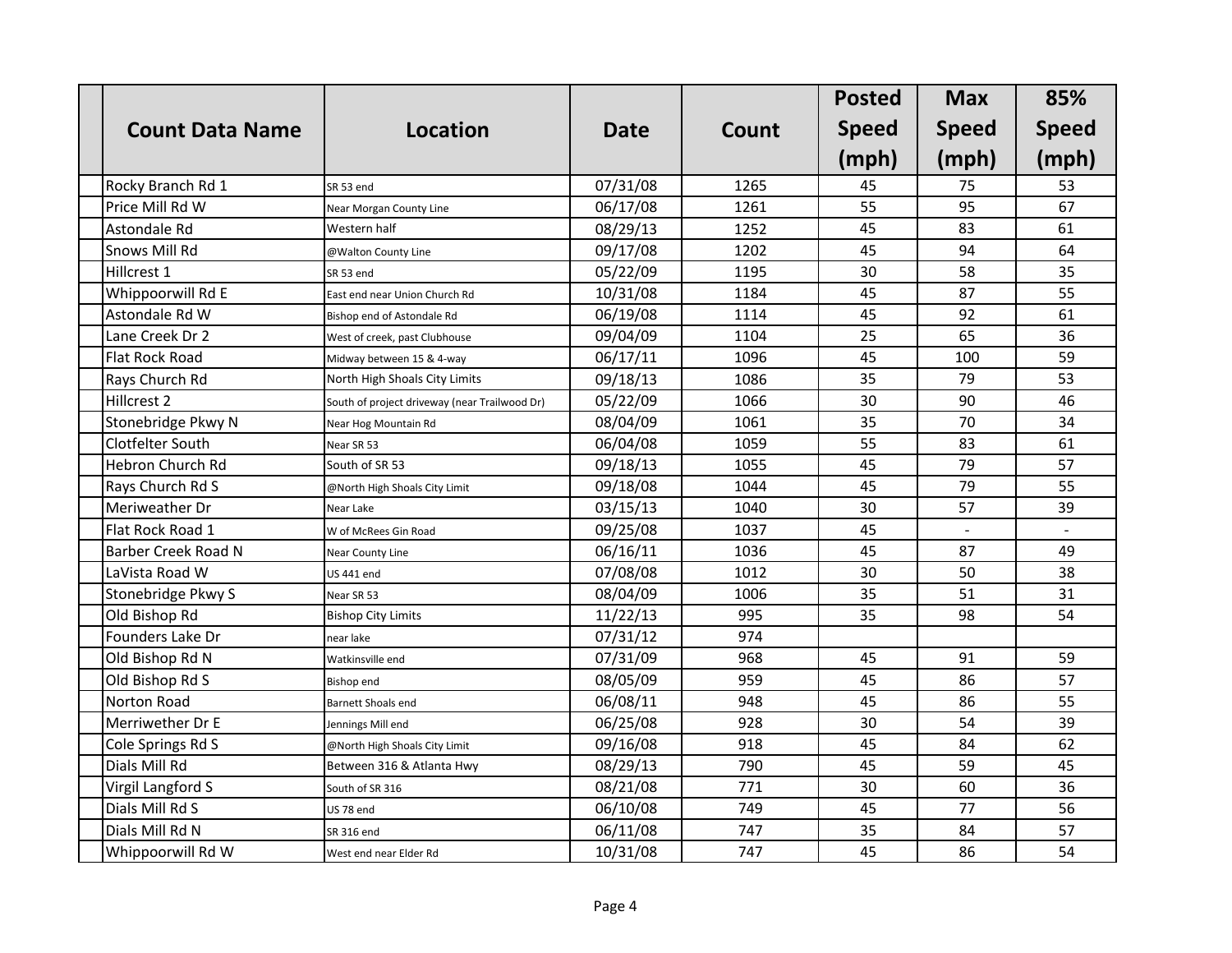|                                |                                    |             |       | <b>Posted</b> | <b>Max</b>   | 85%          |
|--------------------------------|------------------------------------|-------------|-------|---------------|--------------|--------------|
| <b>Count Data Name</b>         | <b>Location</b>                    | <b>Date</b> | Count | <b>Speed</b>  | <b>Speed</b> | <b>Speed</b> |
|                                |                                    |             |       | (mph)         | (mph)        | (mph)        |
| Cliff Dawson W                 | West end near Mars Hill Rd         | 10/06/08    | 731   | 45            | 58           | 44           |
| Cliff Dawson E                 | East end near Hog Mountain Rd      | 10/06/08    | 703   | 45            | 83           | 56           |
| <b>Wellbrook Dr</b>            | Hog Mountain end                   | 08/05/08    | 685   | 30            | 72           | 50           |
| Sikes Rd                       | Near 53 end                        | 06/08/11    | 676   | 45            | 69           | 45           |
| <b>McRees Mill Road</b>        | N of Old Mill Dr.                  | 09/25/08    | 650   | 45            | 78           | 57           |
| Pete Dickens Rd S              | US 78 end                          | 06/11/08    | 631   | 45            | 79           | 56           |
| <b>Athens Academy Entrance</b> | <b>Near 441</b>                    | 11/17/08    | 630   |               | 24           | 18           |
| McNutt Creek Rd N              | paved section, SR 316 end          | 06/11/08    | 622   | 45            | 70           | 50           |
| Colham Ferry Rd 5              | South of Jerusalem Rd              | 09/05/08    | 613   | 55            | 99           | 62           |
| Lane Creek Rd                  | Btw SR 53 & Snows Mill Rd          | 09/18/13    | 613   | 55            | 80           | 61           |
| Sikes Rd                       | Near Barber Creek end              | 06/08/11    | 588   | 45            | 75           | 47           |
| Lenru Rd S                     | Near Malcom Bridge end             | 12/01/08    | 577   | 45            | 63           | 42           |
| Lane Creek Rd                  | Btw Snows Mill Rd and Cole Spgs Rd | 09/18/13    | 573   | 45            | 78           | 59           |
| Astondale Rd E                 | SR 15 end of Astondale Rd          | 06/18/08    | 567   | 45            | 89           | 61           |
| <b>Colliers Creek Rd</b>       | Mars Hill end                      | 11/04/09    | 531   | 35            | 44           | 32           |
| Lenru Rd N                     | Near US 78 end                     | 11/25/08    | 519   | 45            | 72           | 51           |
| <b>Barber Creek Road S</b>     | South end near 53                  | 06/16/11    | 505   | 45            | 79           | 53           |
| <b>Echo Trail</b>              | Midoint                            | 09/25/12    | 446   |               |              |              |
| Greene Ferry Rd                | Midpoint                           | 06/21/11    | 428   | 45            | 85           | 55           |
| Gober Rd                       | North High Shoals City Limits      | 08/29/13    | 375   | 35            | 81           | 54           |
| Windy Creek Dr S               | South entrance to Windy Creek S/D  | 11/06/09    | 371   |               |              |              |
| Ruth Jackson Rd E              | East end of RJR                    | 10/09/08    | 351   | 45            | 69           | 54           |
| Windy Creek Dr N               | North entrance to Windy Creek S/D  | 11/12/09    | 350   |               |              |              |
| Oaklake Terrace                | between Trail and Circle           | 05/22/09    | 348   | 25            | 46           | 26           |
| McRees Gin Road                | Near midpoint                      | 09/24/08    | 335   | 45            | 75           | 57           |
| Gober Rd                       | County portion                     | 08/29/13    | 304   | 45            | 69           | 54           |
| Colham Ferry Rd 6              | @Greene County Line                | 09/06/08    | 279   | 55            | 87           | 58           |
| Flat Rock Road 2               | Near loop end                      | 09/24/08    | 249   | 45            | 63           | 48           |
| Virgil Langford N              | North of 316                       | 08/20/08    | 233   | 30            | 65           | 44           |
| Branch Rd S                    | <b>US 441 end</b>                  | 08/08/08    | 228   | 30            | 58           | 40           |
| <b>Baxter Court</b>            | mid-point of road                  | 07/02/09    | 200   | 30            | 43           | 28           |
| Creek Bridge Dr                | Mars Hill end                      | 11/06/09    | 131   |               |              |              |